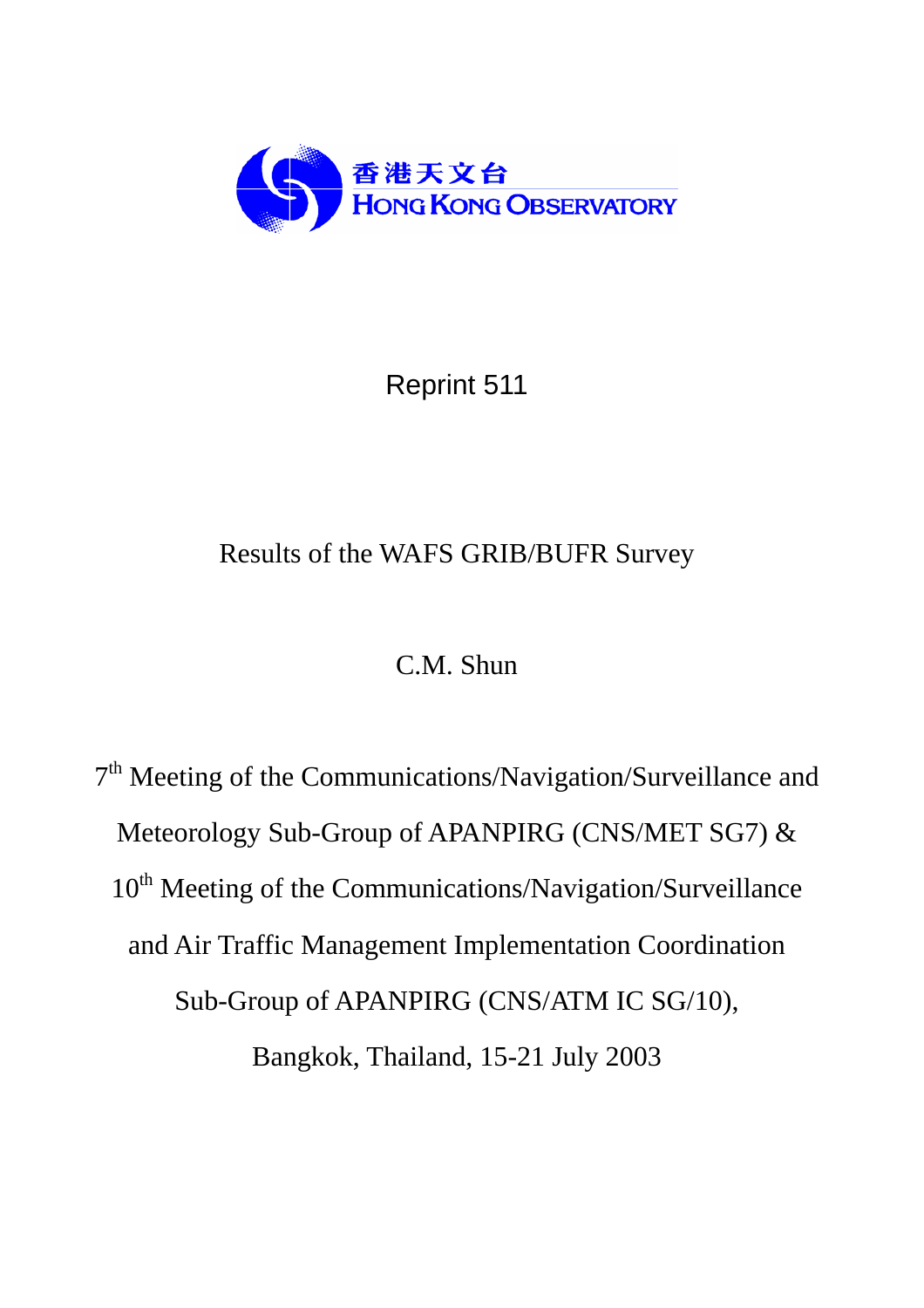

*International Civil Aviation Organization* 

**Seventh Meeting of CNS/MET Sub-Group of APANPIRG** 

Bangkok, Thailand,  $15 - 21$  July 2003

**Agenda Item 8(2): Transition to the final phase of WAFS** 

## **RESULTS OF THE WAFS GRIB/BUFR SURVEY**

(Presented by Chairman, WAFS Transition Task Force)

### **Summary**

This paper presents the results of the WAFS GRIB/BUFR Survey conducted by the WAFS Transition Task Force for consideration by the CNS/MET SG.

### **1 Introduction**

1.1 Under Draft Conclusion 6/13 of CNS/MET SG6 in its meeting during 15-19 July 2002, the WAFS Transition Task Force (WAFS/T TF) was asked to "carry out a regional survey to assess the plans of the SADIS and ISCS user States in the ASIA/PAC Regions to upgrade/replace their workstations and software used for handling WAFS data, and the dates the new equipment and the software capability to decode and display GRIB and BUFR data are expected to be operational". With the endorsement of the Draft Conclusion by APANPIRG/13 (as Conclusion 13/25), the WAFS/T TF conducted the survey during January – May 2003 in coordination with the ICAO Asia and Pacific Office.

### **2 The Questionnaire**

2.1 The questionnaire for the survey (Appendix 1) was drawn up in October 2002 with inputs from Australia, New Zealand, United Kingdom and Hong Kong, China. ICAO made a suggestion to include questions on the current status of the workstations, software and communication means in use. This was incorporated in the questionnaire.

## **3 Survey Results**

3.1 The ICAO Asia and Pacific Office sent the questionnaire to the 35 Contracting States to which the Office was accredited and to the States/Territories listed in the FASID Table MET 7 on 24 January 2003. By the end of May 2003, 26 responses were received, accounting for 62% of the total of 42 expected. Of the 16 States/Territories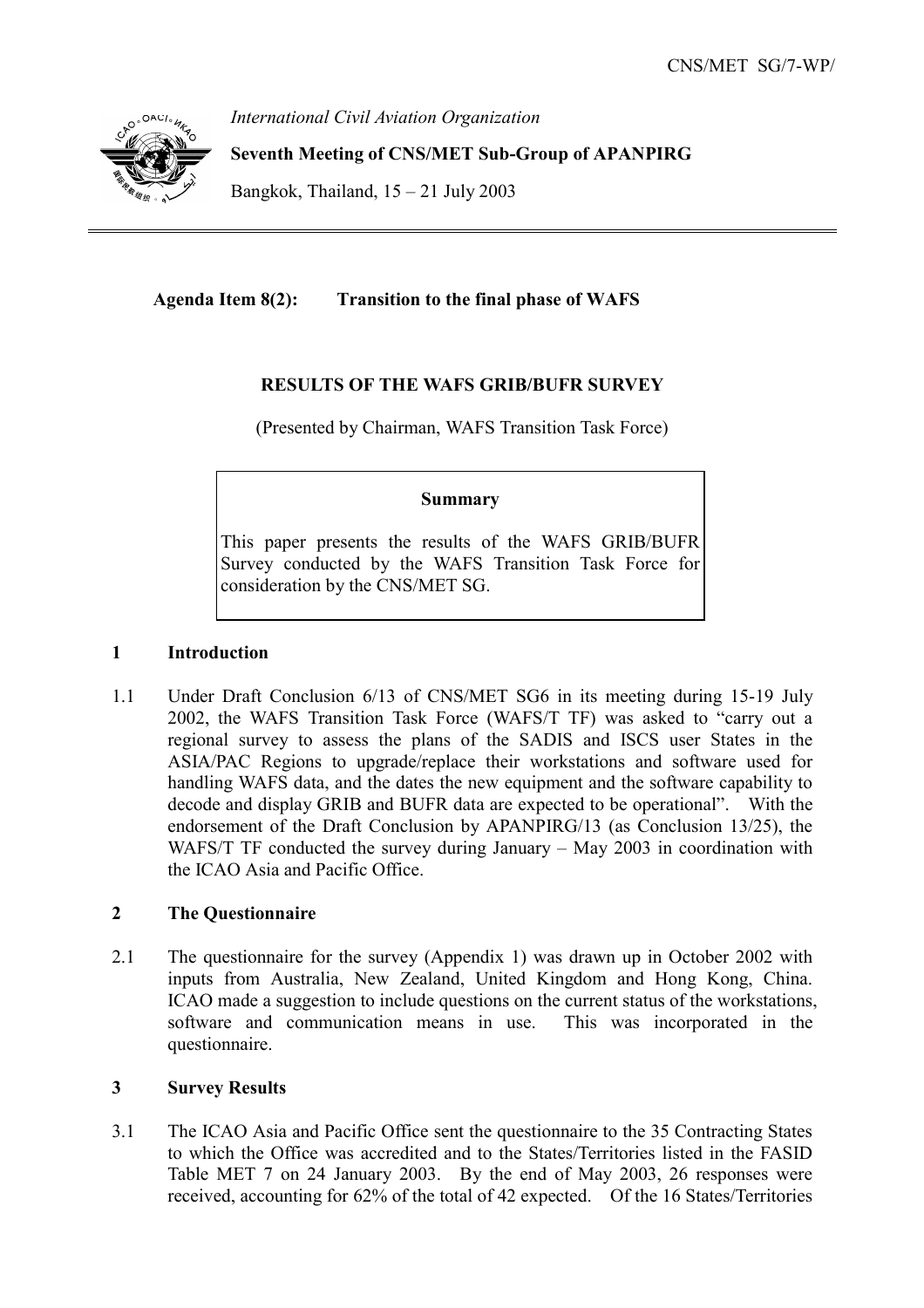which did not provide any responses, 13 are known to be non-WAFS users from the current information in FASID Table MET 7.

- 3.2 The survey results are presented in three tables in Appendix 2 with those responses still outstanding highlighted: -
	- (a) Table 1 provides the current status of the workstations, software and communication means in use by States/Territories. Information on the current software GRIB and BUFR capability and the usage of the SADIS FTP backup service is also provided. It is noted that only 4 States/Territories currently utilize the SADIS FTP backup service;
	- (b) Table 2 provides the survey results on the States' plan for transition to GRIB and BUFR coded WAFS products. In short, 22 States/Territories are currently capable or have plans to have the capability to operationally convert GRIB and BUFR into Wind/Temp and SIGWX charts. **Only 13** are currently capable to operationally convert GRIB into Wind/Temp charts, and the number in respect of BUFR is even lower – **only 7**. In other words, **83%** of States/Territories have yet to be capable to operationally convert BUFR coded WAFS products into SIGWX charts and **69%** of States/Territories have yet to be capable to operationally convert GRIB coded WAFS products into Wind/Temp charts. In respect of training, 14 returns indicate requirements for training in GRIB and/or BUFR. In respect of procurement plans, 15 States/Territories have plans to purchase BUFR visualization software and 4 have plans to upgrade their ISCS STAR 4 workstations. A number of States express difficulties in having operational GRIB and/or BUFR capability before the July 2005 time frame (Lao PDR and Vanuatu) or indicate that more time may be required for the transition (Fiji, Maldives, and Nepal);
	- (c) Table 3 provides a summary of the relevant statistics derived from the survey responses.

#### **4 Discussions**

- 4.1 Based on the survey results obtained, the following points are highlighted for discussion by the CNS/MET SG: -
	- (a) As the anticipated date of removal of T4 facsimile products from the WAFS satellite broadcast is only two years from now, it is imperative that: -
		- (i) all States should be urged to start the necessary preparation for the migration to GRIB and BUFR **as soon as possible**, if they have not already done so; and
		- (ii) considerable assistance in terms of the provision of equipment, software and training is **urgently** required for States having difficulties in the migration to GRIB and BUFR;

so that the Asia and Pacific Regions will be ready for the migration to GRIB and BUFR by mid-2005;

(b) Although the SADIS FTP backup service is available through the Internet free of charge both for SADIS and ISCS authorized users, the current utilization of this service is on the low side. While the full operational use of the Internet for the provision of aeronautical meteorological information is awaiting the establishment of guidance and criteria for the accreditation/qualification of Internet providers of such information, States having difficulties with ISCS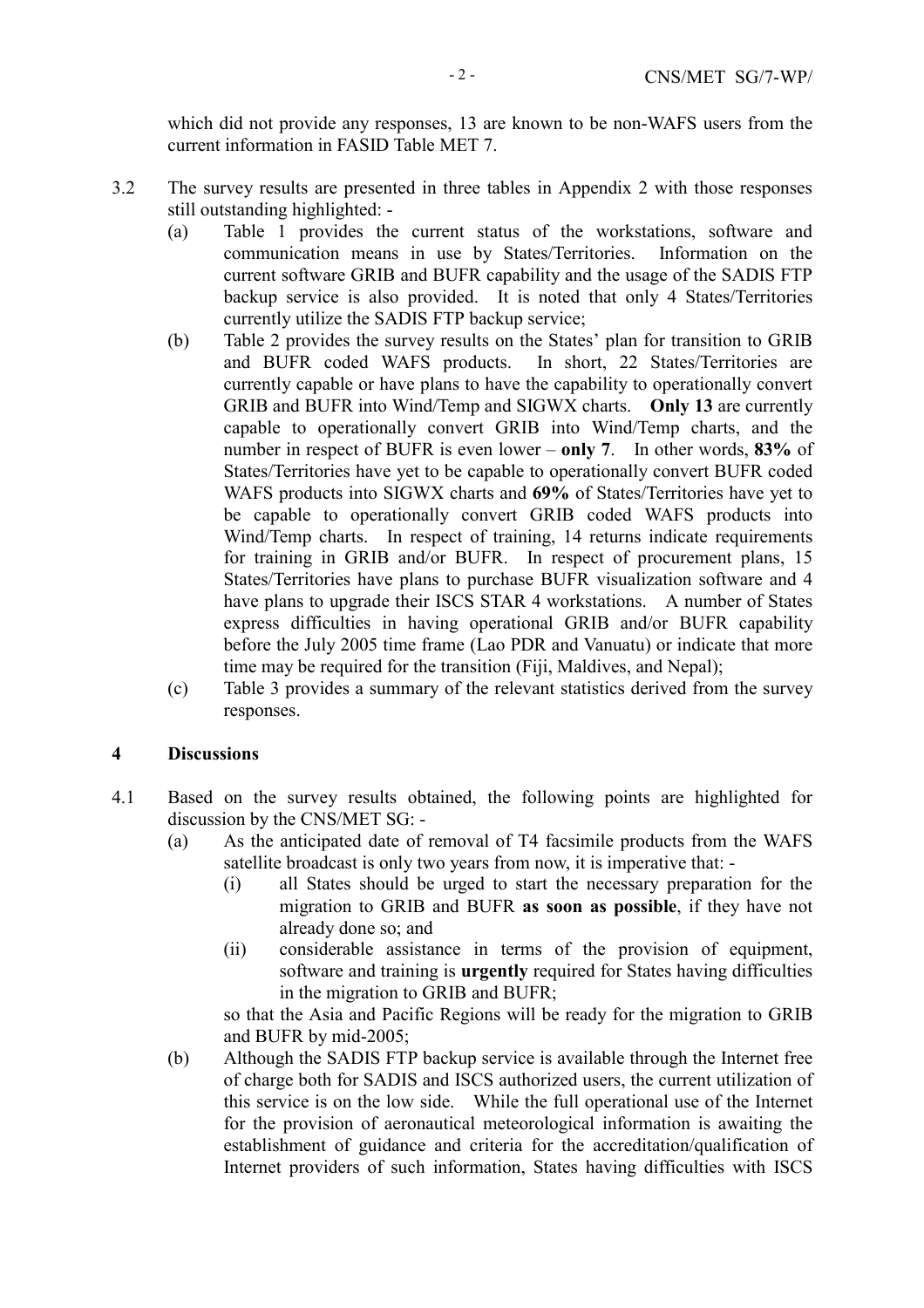workstation upgrade may wish to note the SADIS FTP backup service as an option for authorized ISCS users, and actively consider its applicability to their own circumstances; and

(c) Comments in respect of BUFR decoding and visualization were also received in the survey returns. The supply of BUFR standards and specifications to States and the availability of software to automatically convert BUFR coded WAFS products into SIGWX charts are pointed out as areas that require prompt attention.

#### **5 Action**

5.1 The meeting is invited to note the results of the WAFS GRIB/BUFR survey presented above and to consider urgent follow-up actions to ensure that all States receive the assistance and training that may be required, and start the necessary preparation as soon as possible to achieve the capability to operationally convert GRIB and BUFR coded WAFS products into Wind/Temp and SIGWX charts before the anticipated date of 1 July 2005. The meeting may also like to address the concerns expressed by some States in respect of the supply of BUFR standards and specifications and the availability of software to automatically convert BUFR coded WAFS products into SIGWX charts in good time.

- - - - - - - -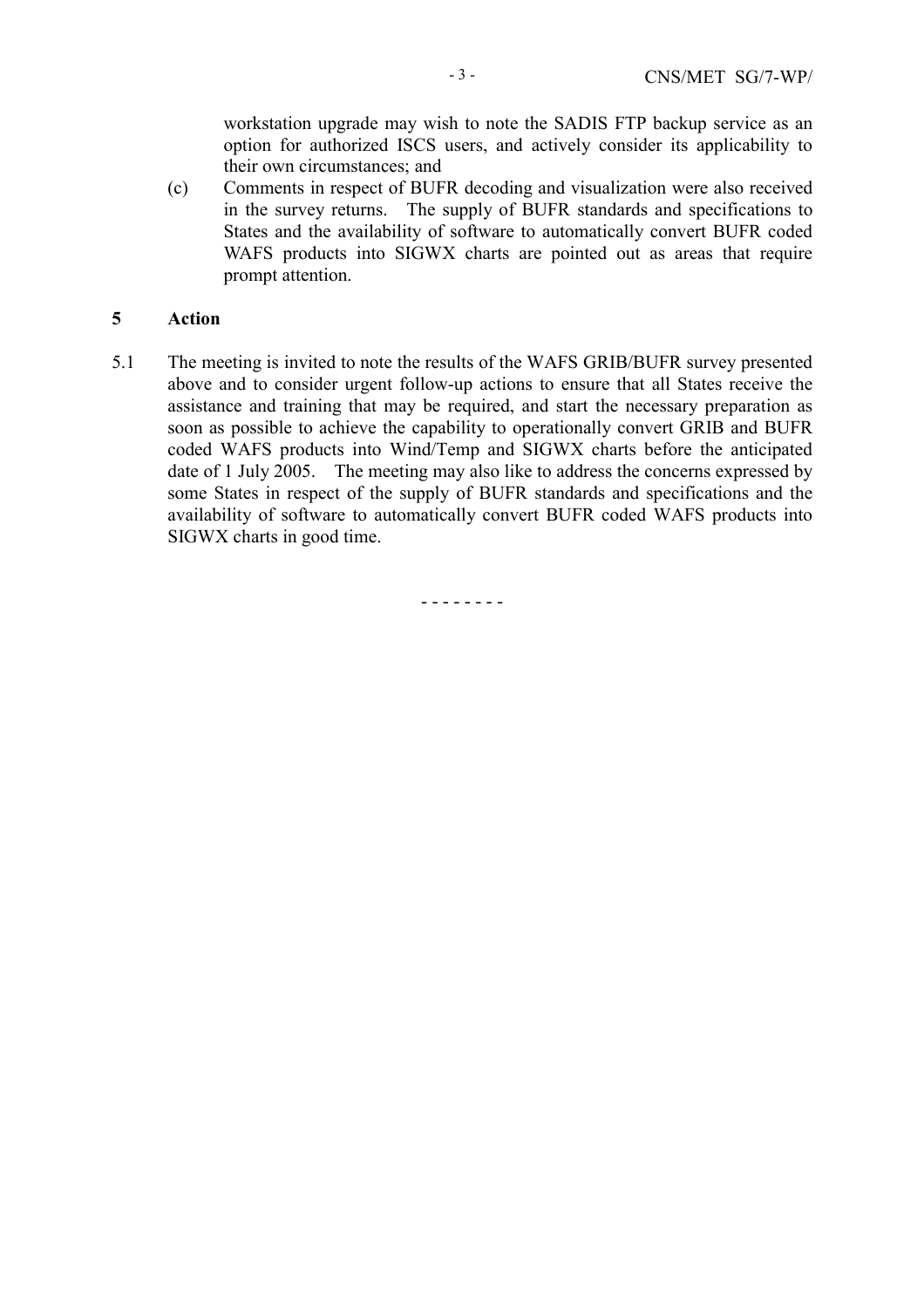CNS/MET SG7-WP/ Appendix 1



To:

## **Asia/Pacific Regional Survey on State Plans for Transition to GRIB and BUFR Coded WAFS Products**

As a follow-up to action arising from the 13th Meeting of the Asia/Pacific Air Navigation Planning and Implementation Regional Group (APANPIRG/13) held in September 2002, the Asia/Pacific WAFS Transition Task Force is undertaking a survey to assess plans of SADIS and ISCS user States in the Asia and Pacific Regions for upgrading or replacement of workstations and/or software for processing WAFS data. The objective of the survey is to identify when States in the Asia Pacific Regions will be operationally capable of decoding and displaying GRIB and BUFR data in graphical format. The results of the survey will be used to assist in planning the implementation of the final phase of WAFS in the Asia and Pacific Regions.

Software required to convert GRIB data into Wind / Temp charts (e.g. PCGRIDDS and GrADS) is freely available, and can be downloaded over the internet from http://www.nws.noaa.gov/software/pcgridds/index.html and from http://grads.iges.org/grads/grads.html respectively.

Two types of software are required to convert BUFR messages into significant weather charts (SIGWX) - decoding software for decoding the BUFR messages into latitude and longitude values of the coded elements, and visualization software for producing images from the decoded values. BUFR decoding software is freely available from WAFC London. BUFR visualization software packages with different levels of sophistication are being developed by the companies listed on the SADIS website. The vendors who will provide the new ISCS workstations to replace the STAR4 workstations will also provide BUFR decoding and visualization software.

An indicative timetable for achieving the final phase of WAFS in the Asia Pacific Regions is shown on the following page.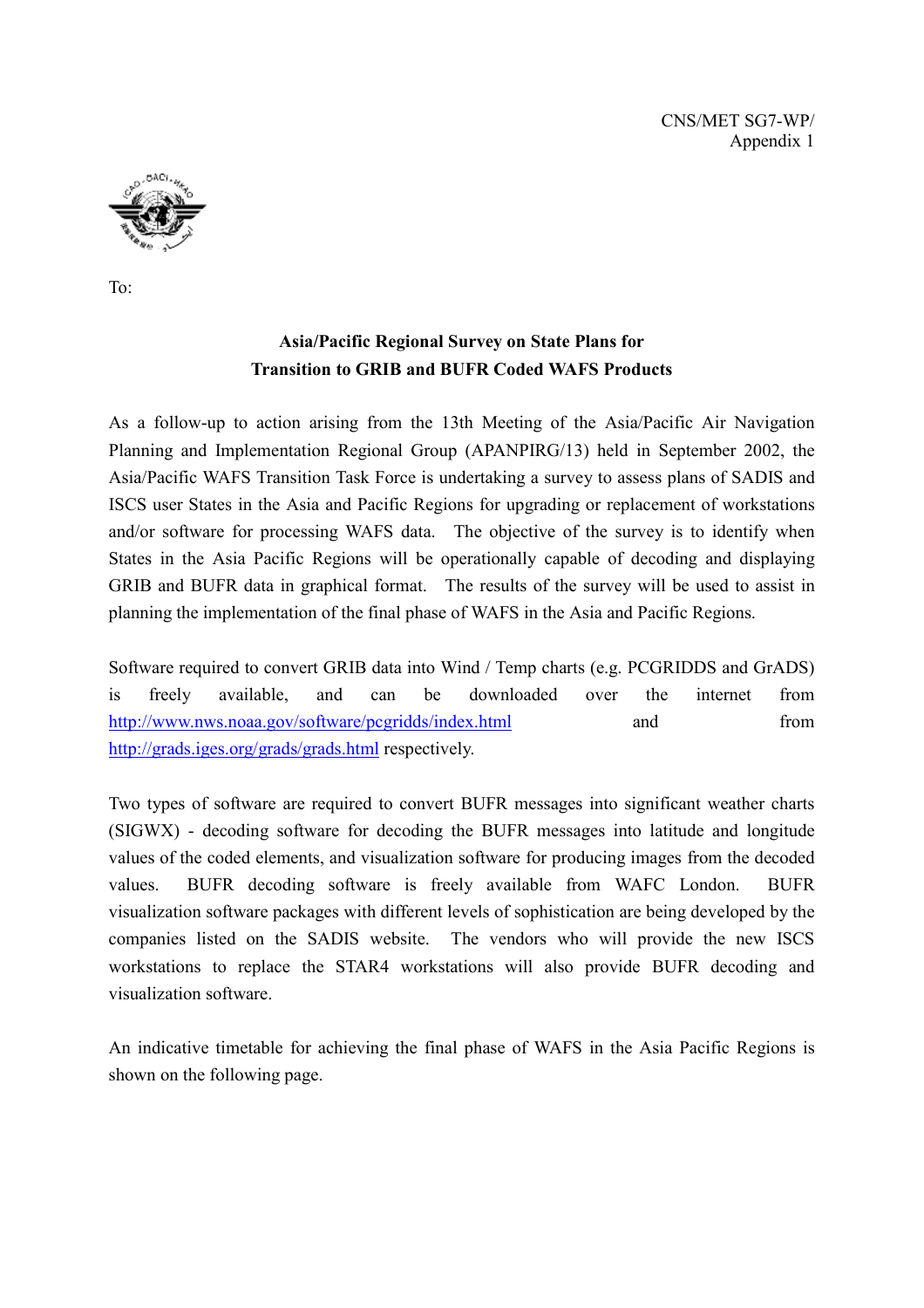| <b>Task/Stage of Implementation of WAFS</b>                                               | <b>Anticipated Date</b> |
|-------------------------------------------------------------------------------------------|-------------------------|
| Training in the operational conversion of GRIB data to Wind / Temp                        | late 2002 (SADIS)       |
| charts                                                                                    | early 2004 (ISCS)       |
| All states able to convert GRIB data to Wind / Temp charts                                | mid 2004                |
| The satellite distribution by the two WAFCs of global high-level                          | 2003 (SADIS)            |
| SIGWX (SWH) and medium-level SIGWX (SWM) for limited<br>geographical areas in BUFR format | early 2004 (ISCS)       |
|                                                                                           |                         |
| Training in the operational conversion of BUFR to SIGWX charts.                           | late 2002 (SADIS)       |
|                                                                                           | early 2004 (ISCS)       |
| All States able to convert BUFR data into SIGWX charts                                    | mid 2004                |
| Removal of T4 facsimile products from the satellite broadcast                             | 1 July 2005             |

To help us in this task, I would be grateful if you could complete the attached questionnaire and return it to the ICAO Asia and Pacific Office by 14 March 2003. The information will be used to ensure the requirements of all States in the Asia and Pacific Regions are considered when implementing the migration from T4 facsimile format to GRIB and BUFR as part of the final phase of WAFS.

Your feedback will be greatly appreciated.

Yours faithfully,

C.M. Shun Chairman of the Asia/Pacific WAFS Transition Task Force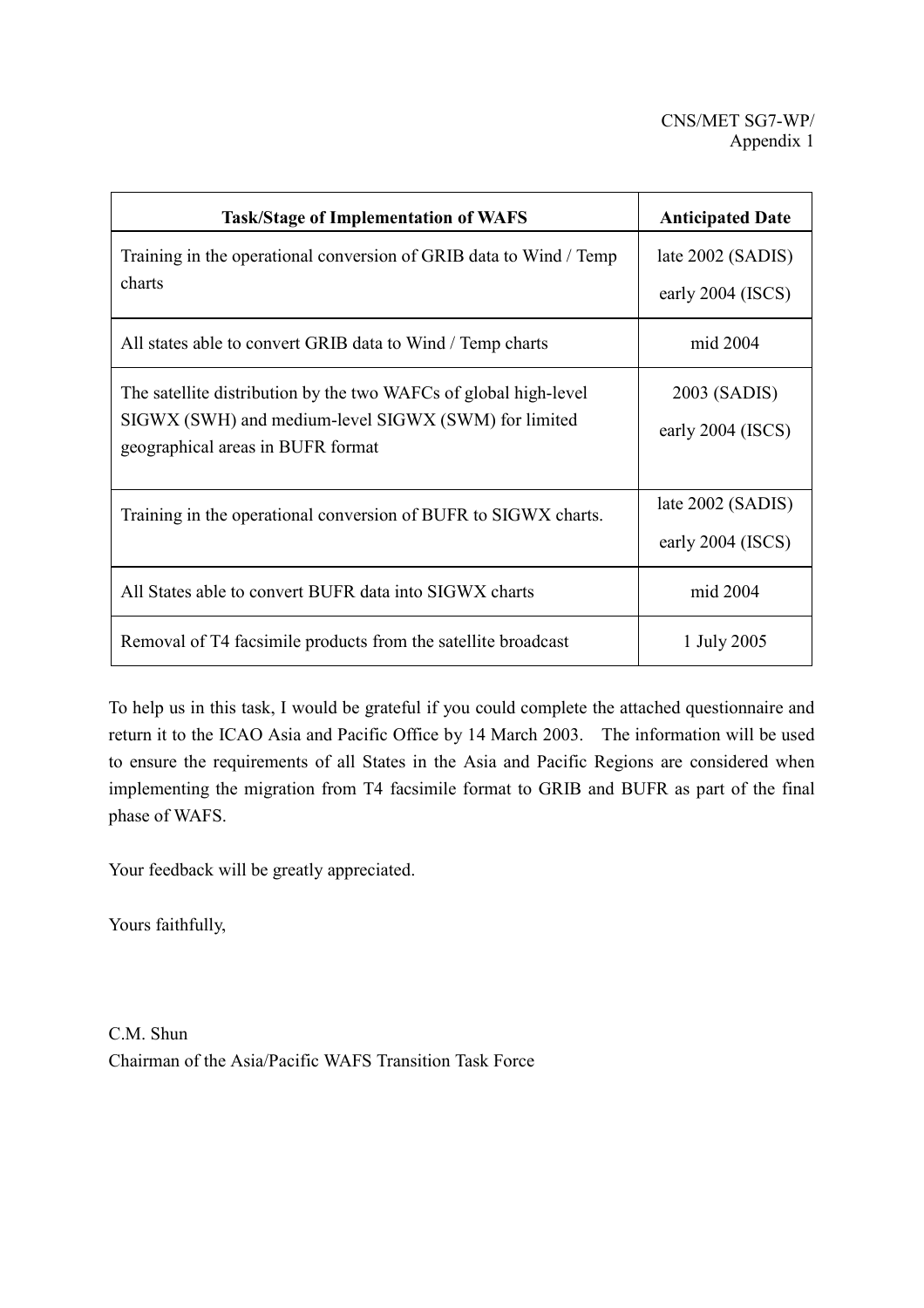# **Questionnaire for Asia and Pacific Regional Survey on the States' Plans for Transition to GRIB and BUFR Coded WAFS Products**

*(place X in box where applicable)*

### 1. **State:**

|    | 1.1 | SADIS/ISCS workstation(s) currently used:                                                                                          |                                                               |
|----|-----|------------------------------------------------------------------------------------------------------------------------------------|---------------------------------------------------------------|
|    |     | 1.2 SADIS/ISCS software currently used:                                                                                            | ( <i>provide</i><br>separate                                  |
|    | 1.3 | Does the SADIS/ISCS software currently used have the capability to<br>decode and visualize GRIB and BUFR data?<br><b>YES</b><br>NO | inputs for<br>SADIS and<br><b>ISCS</b> where<br>appropriate.) |
|    |     | 1.4 Communication means to obtain SADIS/ISCS products:                                                                             |                                                               |
|    |     | 1.5 Has the SADIS FTP backup service been utilized?<br><b>YES</b><br>N <sub>O</sub>                                                |                                                               |
| 2. |     | When does your State plan to have the capability to operationally convert WAFS GRIB                                                |                                                               |
|    |     | data into Wind / Temp charts?                                                                                                      |                                                               |
|    | 2.1 | Currently capable                                                                                                                  |                                                               |
|    | 2.2 | Plan to be operationally capable by:<br>Month<br>Year 200                                                                          |                                                               |
|    | 2.3 | State does NOT have plans for converting GRIB data into Wind/Temp charts                                                           |                                                               |
|    |     | If you have marked 2.3 with an X, please explain the reason:                                                                       |                                                               |
|    |     |                                                                                                                                    |                                                               |
| 3. |     | Will your staff require training to operate software that converts                                                                 |                                                               |
|    |     | <b>YES</b><br>GRIB data into Wind / Temp charts?                                                                                   | NO                                                            |
| 4. |     | When does your State plan to have the capability to operationally convert WAFS BUFR                                                |                                                               |
|    |     | data into SIGWX charts?                                                                                                            |                                                               |
|    | 4.1 | Currently capable                                                                                                                  |                                                               |
|    | 4.2 | Plan to be operationally capable by:<br>Year 200<br>Month                                                                          |                                                               |
|    | 4.3 | State does NOT have plans for converting BUFR data into SIGWX charts                                                               |                                                               |
|    |     | If you have marked 4.3 with an X, please explain the reason:                                                                       |                                                               |
|    |     |                                                                                                                                    |                                                               |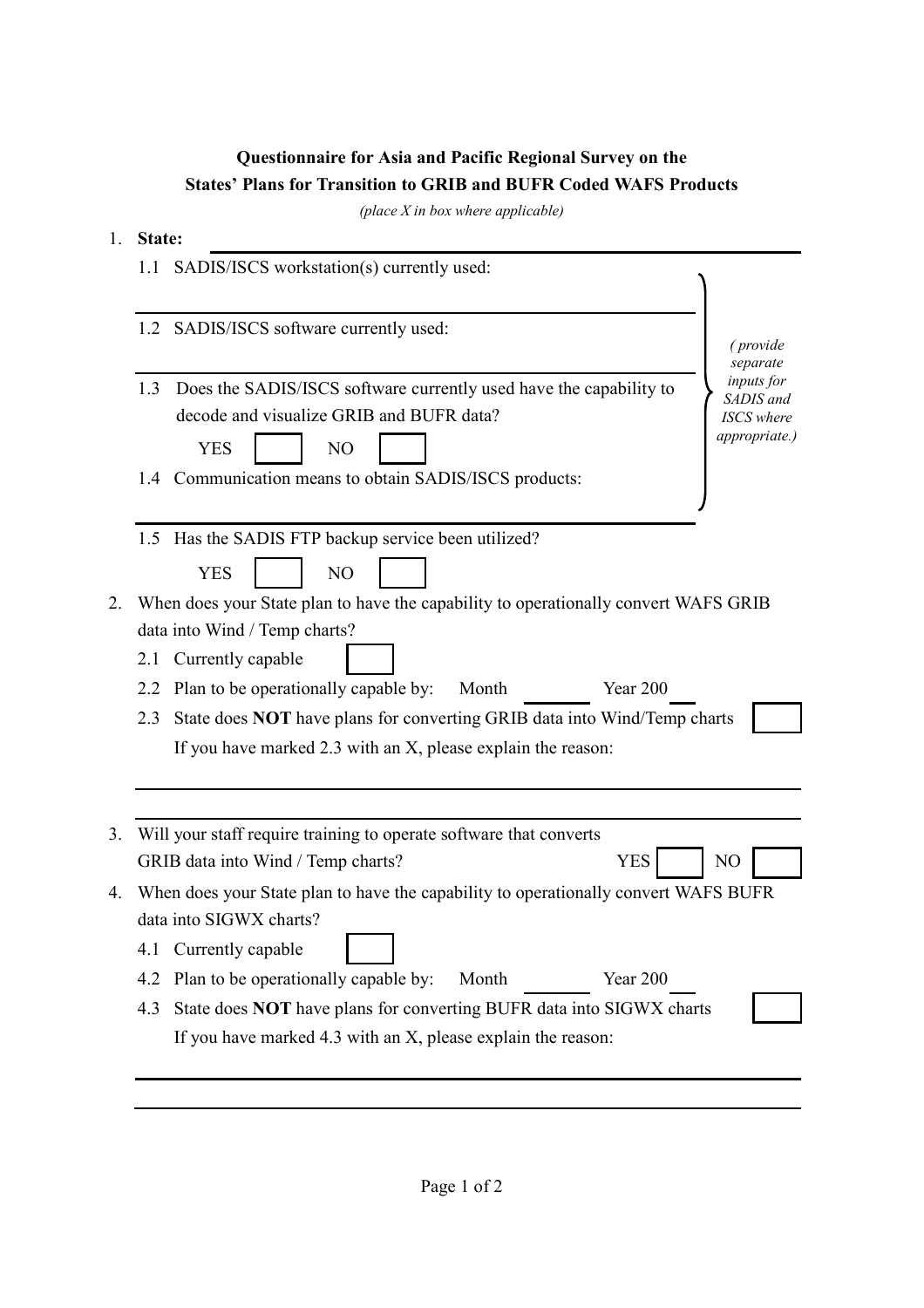| 5. | Will your staff require training to operate BUFR decoding                                    |       |            |                |
|----|----------------------------------------------------------------------------------------------|-------|------------|----------------|
|    | software?                                                                                    |       | <b>YES</b> | NO             |
| 6. | Does your State have plans to purchase BUFR visualization<br>software?                       |       | <b>YES</b> | N <sub>O</sub> |
|    | If NO, please explain reason:                                                                |       |            |                |
|    |                                                                                              |       |            |                |
| 7. | Will your staff require training to operate BUFR visualization<br>software?                  |       | <b>YES</b> | N <sub>O</sub> |
| 8. | Does your State operate a STAR4 workstation for reception of                                 |       |            |                |
|    | WAFS products via the ISCS system?<br>(Note: this question is not applicable to SADIS users) |       | <b>YES</b> | N <sub>O</sub> |
| 9. | If yes to 8:                                                                                 |       |            |                |
|    | Do you plan to replace the STAR4 workstation?<br>9.1                                         |       | <b>YES</b> | N <sub>O</sub> |
|    | If YES to 9.1 above, when do you plan to replace<br>9.2                                      |       |            |                |
|    | the workstation?                                                                             | Month |            | Year 200       |
|    | If NO to 9.1 above please explain the reason:<br>9.3                                         |       |            |                |
|    |                                                                                              |       |            |                |
|    | 10. Comments for the WAFS Transition Task Force:                                             |       |            |                |
|    |                                                                                              |       |            |                |
|    |                                                                                              |       |            |                |
|    |                                                                                              |       |            |                |
|    | Name:                                                                                        |       |            |                |
|    | <b>Organization:</b>                                                                         |       |            |                |
|    | <b>Position:</b>                                                                             |       |            |                |
|    | Date:                                                                                        |       |            |                |
|    | <b>Telephone:</b>                                                                            |       |            |                |
|    | <b>Facsimile:</b>                                                                            |       |            |                |
|    | Email:                                                                                       |       |            |                |
|    | <b>AFTN</b> address:                                                                         |       |            |                |

*Please return completed questionnaire to ICAO Asia and Pacific Office by 14 March 2003 (email: icao\_apac@bangkok.icao.int / facsimile: + 662 537 8199)*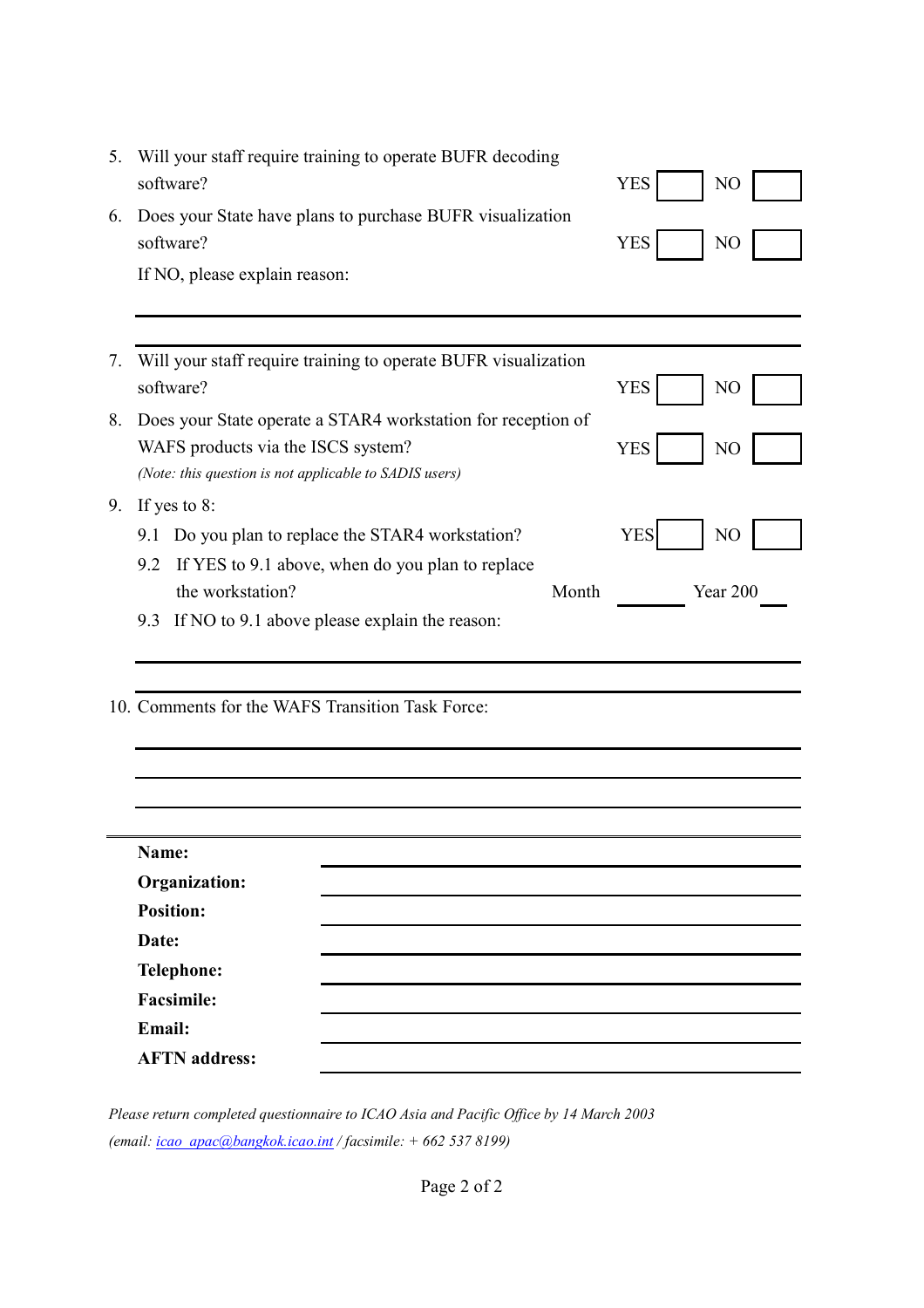#### **Asia/Pacific Regional Survey on the States' Plan for Transition to GRIB and BUFR Coded WAFS Products**

# **Table 1. Survey Results on States' Current Setup**

|                        | <b>Workstations</b>         |                     |                                                                | <b>Software</b> | <b>Software GRIB &amp;</b><br><b>BUFR Capability</b>                                                              | Communication   | <b>SADIS FTP</b> |
|------------------------|-----------------------------|---------------------|----------------------------------------------------------------|-----------------|-------------------------------------------------------------------------------------------------------------------|-----------------|------------------|
| <b>State/Territory</b> | <b>SADIS</b>                | <b>ISCS</b>         | <b>SADIS</b>                                                   | <b>ISCS</b>     |                                                                                                                   |                 |                  |
| <b>Australia</b>       |                             | Use existing        |                                                                | Use existing    | Yes (GRIB)                                                                                                        | Satellite       | No               |
|                        |                             | qear                |                                                                | software        | No (BUFR)                                                                                                         |                 |                  |
| <b>Bangladesh</b>      | Note - a SADIS user.        |                     |                                                                |                 |                                                                                                                   |                 |                  |
| <b>Bhutan</b>          | Note – not yet a WAFS user. |                     |                                                                |                 |                                                                                                                   |                 |                  |
| <b>Brunei</b>          | UKW technik                 |                     | <b>WEDIS</b> from                                              |                 | Yes (GRIB)                                                                                                        | Internet (Note) | No               |
| <b>Darussalam</b>      |                             |                     | Sofreavia/                                                     |                 | No (BUFR)                                                                                                         |                 |                  |
|                        |                             |                     | UKW technik                                                    |                 |                                                                                                                   |                 |                  |
|                        |                             |                     |                                                                |                 | Note – We used to receive the SADIS products from the SADIS direct broadcast but this practice has been abandoned |                 |                  |
|                        |                             |                     |                                                                |                 | since the SADIS operator started the cost recovery process some time ago. We now receive the ISCS products on a   |                 |                  |
|                        |                             |                     | regular basis for part of our aviation needs via the Internet. |                 |                                                                                                                   |                 |                  |
| <b>Cambodia</b>        |                             |                     |                                                                |                 | Note – not yet a WAFS user. May purchase a SADIS system according to latest information from ICAO.                |                 |                  |
| <b>China</b>           |                             | Both SADIS and ISCS | <b>WSI</b>                                                     | Alden           | <b>Yes</b>                                                                                                        | Satellite       | No               |
|                        | workstations are used       |                     |                                                                |                 |                                                                                                                   |                 |                  |
|                        |                             | currently           |                                                                |                 |                                                                                                                   |                 |                  |
| Hong Kong,             | <b>IES ULTIMA</b>           | Aviation            | <b>IES ULTIMA</b>                                              | Aviation        | <b>SADIS: Yes</b>                                                                                                 | Satellite       | Yes              |
| China                  |                             | Weather             |                                                                | Weather         | ISCS: Yes (GRIB);                                                                                                 |                 |                  |
|                        |                             | Workstation         |                                                                | Workstation     | No (BUFR)                                                                                                         |                 |                  |
| Macao,                 | One                         |                     | <b>NETSYS</b>                                                  |                 | <b>No</b>                                                                                                         | Satellite       | No               |
| China                  | workstation                 |                     | <b>VHAN 5.0</b>                                                |                 |                                                                                                                   |                 |                  |
| <b>Cook Islands</b>    | Note - not yet a WAFS user. |                     |                                                                |                 |                                                                                                                   |                 |                  |
| D.P.R. of Korea        | <b>SADIS VSAT</b>           |                     | <b>VISIONMAN</b><br>JR.                                        |                 | <b>No</b>                                                                                                         | Satellite       | <b>No</b>        |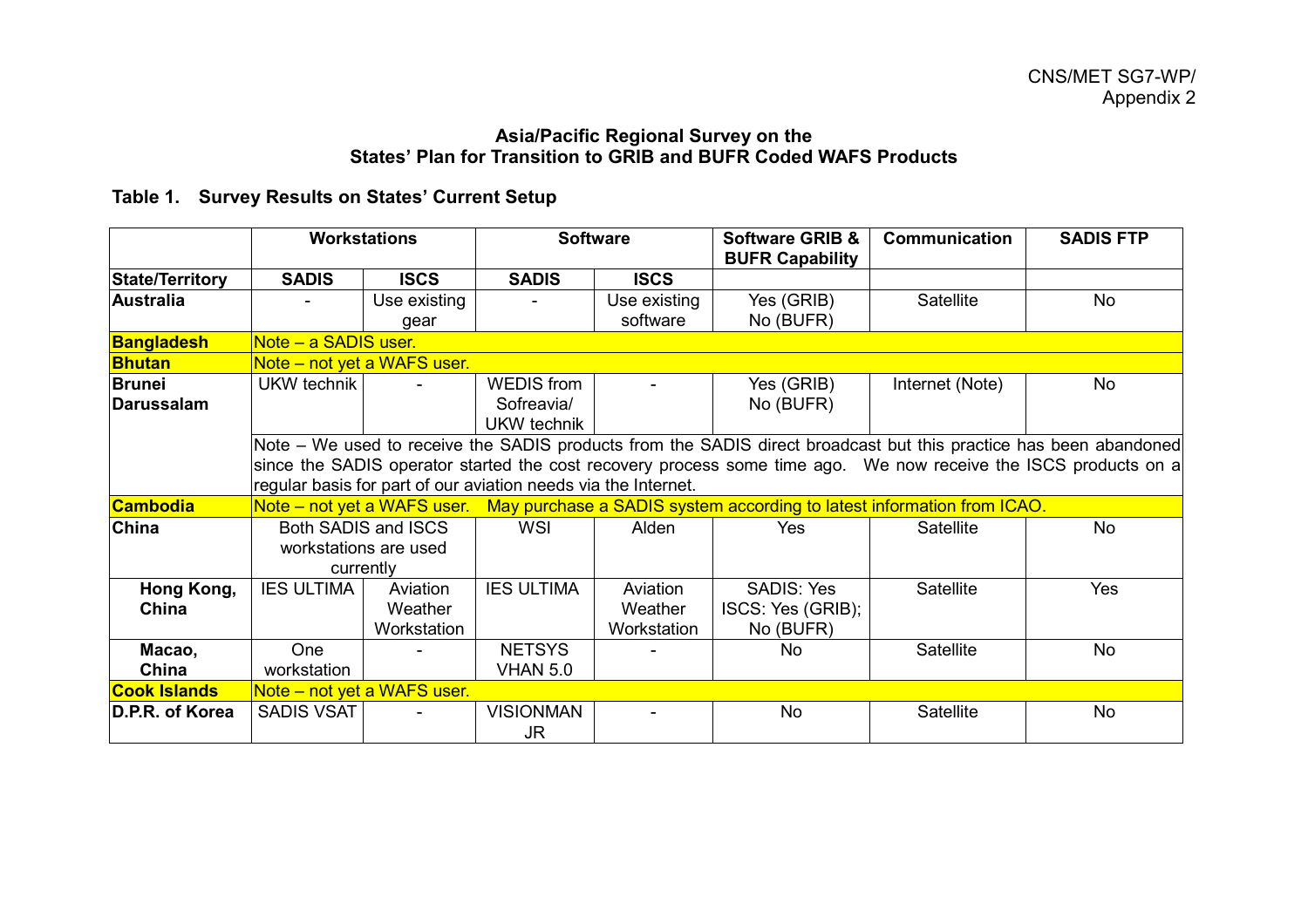# CNS/MET SG7-WP/

Appendix 2

| Fiji                                                                               |                                                                                  | Alden STAR4                      |                                                      | X-Weather,<br>AWGS, XAn                  | No (not all)            | Satellite            | <b>No</b> |
|------------------------------------------------------------------------------------|----------------------------------------------------------------------------------|----------------------------------|------------------------------------------------------|------------------------------------------|-------------------------|----------------------|-----------|
| <b>France (French</b><br>Polynesia, New<br>Caledonia and<br><b>Wallis Islands)</b> |                                                                                  | <b>COROBOR</b><br><b>MESSIR</b>  |                                                      | STAR4<br><b>COROBOR</b><br><b>MESSIR</b> | Yes (GRIB)<br>No (BUFR) | Satellite            | <b>No</b> |
| India                                                                              | Pentium II<br>workstation                                                        | $\blacksquare$                   | PC METIS                                             | $\blacksquare$                           | Yes                     | Satellite            | <b>No</b> |
| Indonesia                                                                          | ✓                                                                                | ✓                                | <b>ALMOS</b>                                         | STAR4                                    | <b>No</b>               | Satellite            | <b>No</b> |
| Japan                                                                              |                                                                                  | Use existing<br>system           |                                                      | Use existing<br>system                   | <b>No</b>               | Satellite            | <b>No</b> |
| Kiribati                                                                           |                                                                                  | Note - not yet a WAFS user.      |                                                      |                                          |                         |                      |           |
| Lao P.D.R.                                                                         | Compaq<br><b>DESKPRO &amp;</b><br><b>HP Netserver</b><br>E800 for<br>alternative |                                  | <b>COROBOR</b><br><b>MESSIR&amp;</b><br><b>WEDIS</b> |                                          | Yes                     | Satellite            | <b>No</b> |
| Malaysia                                                                           | HP 9000<br>K210 servers<br>& HP C110<br>workstations                             | Workstation<br>being<br>acquired | Sonalysts<br>wXstation<br>software                   | <b>MESSIR-</b><br>AERO being<br>acquired | Yes (GRIB)<br>No (BUFR) | <b>Satellite</b>     | <b>No</b> |
| <b>Maldives</b>                                                                    | One<br>workstation                                                               |                                  | Aviation<br>Weather<br>Workstation                   |                                          | <b>No</b>               | Satellite & Internet | <b>No</b> |
| Marshall Islands Note - not yet a WAFS user.                                       |                                                                                  |                                  |                                                      |                                          |                         |                      |           |
| <b>Micronesia,</b><br><b>Federated States</b><br>of                                | Note – not yet a WAFS user.                                                      |                                  |                                                      |                                          |                         |                      |           |
| Mongolia                                                                           | $\checkmark$                                                                     |                                  | <b>FLIGHT MAN</b><br><b>LITE</b>                     |                                          | Yes                     | <b>Satellite</b>     | <b>No</b> |
| <b>Myanmar</b>                                                                     | Note - not yet a WAFS user.                                                      |                                  |                                                      |                                          |                         |                      |           |
| <b>Nauru</b>                                                                       | Note - not yet a WAFS user.                                                      |                                  |                                                      |                                          |                         |                      |           |
| Nepal                                                                              | $\checkmark$                                                                     |                                  | <b>MESSIR</b>                                        |                                          | Yes (only GRIB)         | <b>Satellite</b>     | <b>No</b> |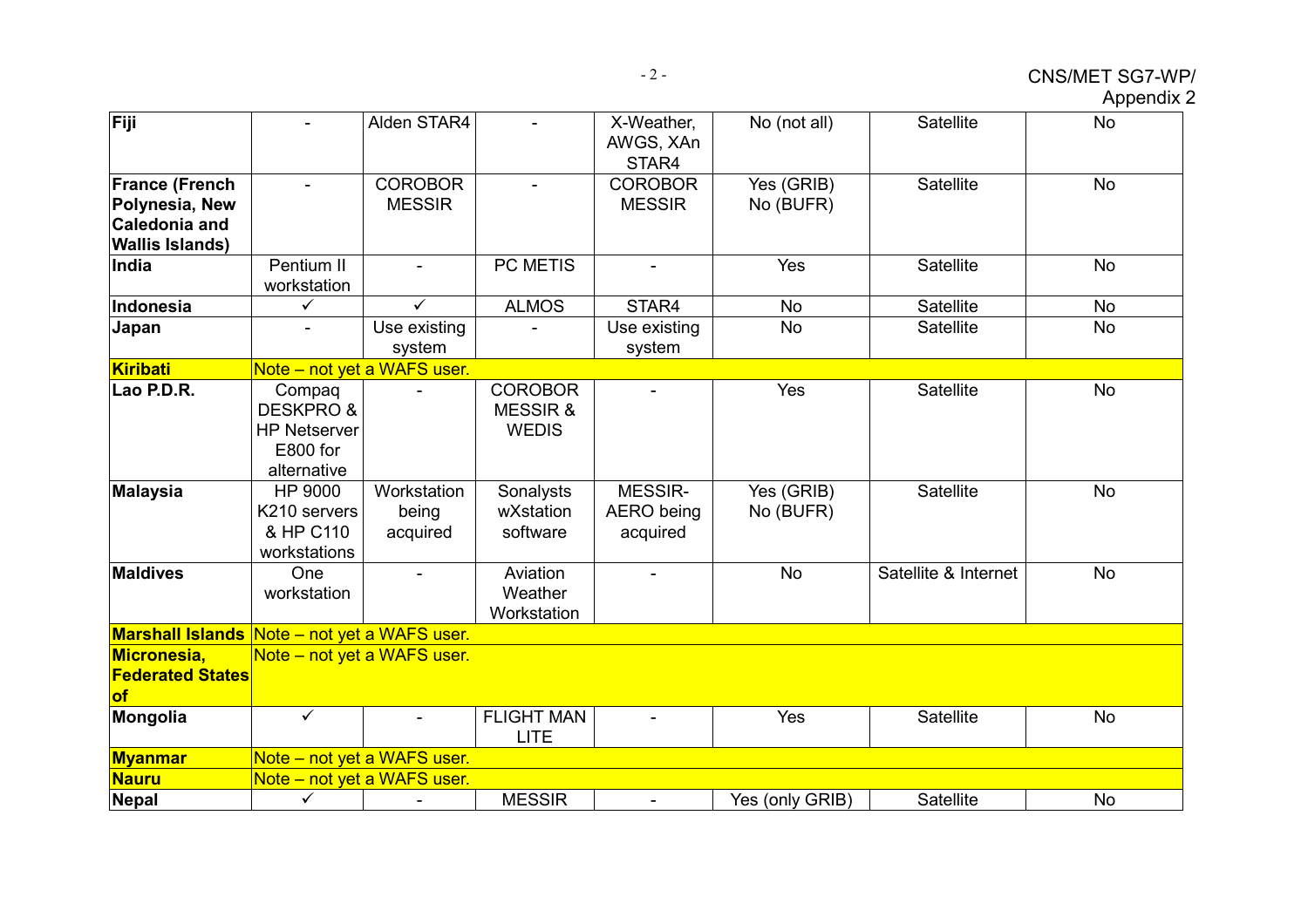|  |  |  | <b>Appendix 2</b> |
|--|--|--|-------------------|
|  |  |  |                   |

| <b>New Zealand</b>                          |                                          | Metservice<br>Forecaster<br>Workstations |                          | Metservice<br>developed<br>In-house                    | Yes                       | Satellite, GTS &<br>Internet                      | Yes       |
|---------------------------------------------|------------------------------------------|------------------------------------------|--------------------------|--------------------------------------------------------|---------------------------|---------------------------------------------------|-----------|
| <b>Niue</b>                                 |                                          | Note – not yet a WAFS user.              |                          |                                                        |                           |                                                   |           |
| Pakistan                                    | <b>SADIS</b><br>workstation is<br>in use |                                          | <b>WEDIS</b>             |                                                        | No (BUFR)                 | <b>SADIS workstation</b><br>installed (Satellite) | <b>No</b> |
| Palau                                       |                                          | Note - not yet a WAFS user.              |                          |                                                        |                           |                                                   |           |
| <b>Papua New</b><br>Guinea                  | Note – an ISCS user.                     |                                          |                          |                                                        |                           |                                                   |           |
| Philippines                                 |                                          | STAR <sub>4</sub>                        |                          | STAR 4                                                 | Never been<br>operational |                                                   |           |
| <b>Republic of</b><br>Korea                 |                                          | Compaq PC workstations                   | PC METIS                 |                                                        | Yes                       | Satellite                                         | <b>No</b> |
| <b>Samoa</b>                                | $\blacksquare$                           | Nil                                      | $\overline{\phantom{a}}$ | Nil                                                    | <b>No</b>                 | <b>No</b>                                         | <b>No</b> |
| Singapore                                   |                                          | $\checkmark$                             |                          | <b>COROBOR</b><br>$MESSIR -$<br>AERO&<br><b>VISION</b> | Yes                       | Satellite & SADIS<br>FTP Backup                   | Yes       |
| Solomon Islands Note - not yet a WAFS user. |                                          |                                          |                          |                                                        |                           |                                                   |           |
| <b>İSri Lanka</b>                           | One<br>workstation                       |                                          | Sofreavia<br>software    |                                                        | Yes (only GRIB)           | Satellite                                         | <b>No</b> |
| Thailand                                    |                                          | Windows/2000 Server                      |                          | <b>COROBOR</b> software                                | Yes                       | Satellite                                         | Yes       |
| <b>Tonga</b>                                |                                          | Note – not yet a WAFS user.              |                          |                                                        |                           |                                                   |           |
| <b>Tuvalu</b>                               |                                          | Note – not yet a WAFS user.              |                          |                                                        |                           |                                                   |           |
| <b>United States</b>                        | Note - ISCS Provider State.              |                                          |                          |                                                        |                           |                                                   |           |
| Vanuatu                                     |                                          |                                          |                          |                                                        | ۰                         | Non reception of<br><b>WAFS</b> products          |           |
| <b>Viet Nam</b>                             | STAR 4                                   |                                          | <b>ALDEN</b>             |                                                        | <b>No</b>                 | Satellite                                         | <b>No</b> |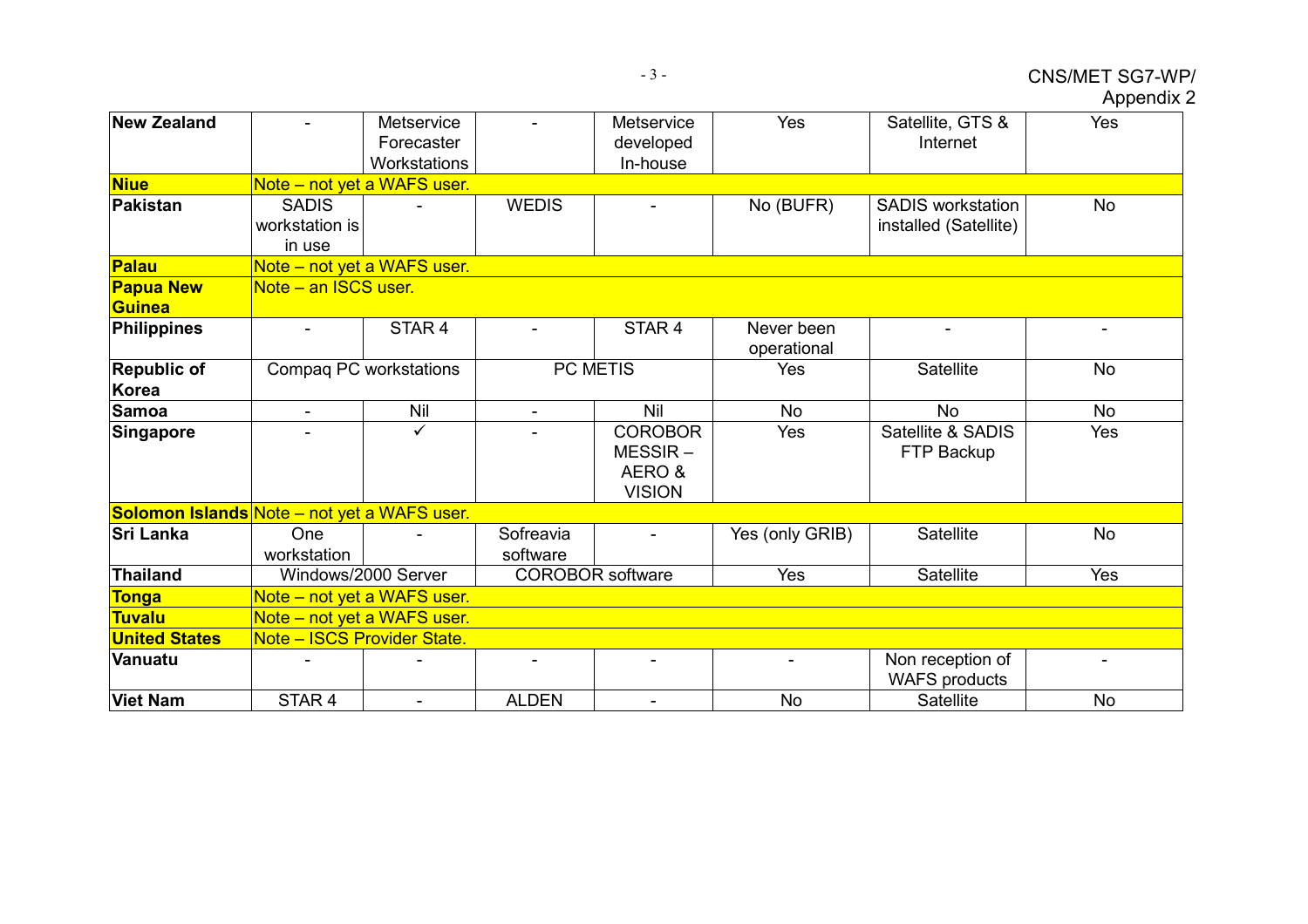# **Table 2. Survey Results on States' Plan**

|                                    |                                                                                                                                                                                                                                                                                                                                                      | <b>Operational</b><br>Capability |             | <b>Training Needs</b>          |                                     | <b>BUFR</b><br><b>Visualization</b>                                                                                |                | <b>ISCS STAR4 Workstation</b>       |
|------------------------------------|------------------------------------------------------------------------------------------------------------------------------------------------------------------------------------------------------------------------------------------------------------------------------------------------------------------------------------------------------|----------------------------------|-------------|--------------------------------|-------------------------------------|--------------------------------------------------------------------------------------------------------------------|----------------|-------------------------------------|
|                                    |                                                                                                                                                                                                                                                                                                                                                      |                                  |             |                                |                                     | <b>Software</b>                                                                                                    |                |                                     |
| <b>State/Territory</b>             | <b>GRIB</b>                                                                                                                                                                                                                                                                                                                                          | <b>BUFR</b>                      | <b>GRIB</b> | <b>BUFR</b><br><b>Decoding</b> | <b>BUFR</b><br><b>Visualization</b> | <b>Plan to</b><br><b>Purchase</b>                                                                                  | <b>Operate</b> | <b>Plan to</b><br>Upgrade<br>(Date) |
| Australia                          | Yes                                                                                                                                                                                                                                                                                                                                                  | 7/2005 (Note                     | <b>No</b>   | <b>No</b>                      | <b>No</b>                           | <b>No</b><br>(Note 2)                                                                                              | <b>No</b>      |                                     |
|                                    | Note 1 – Decoder can be built once BUFR specifications have been supplied.<br>Note 2 – We do not want to use standalone systems if avoidable.<br>Comment - The earlier BUFR standards and specifications can be supplied, the better.  This will help us in establishing the<br>appropriate capabilities into our integrated communications systems. |                                  |             |                                |                                     |                                                                                                                    |                |                                     |
| <b>Bangladesh</b>                  | Note - a SADIS user.                                                                                                                                                                                                                                                                                                                                 |                                  |             |                                |                                     |                                                                                                                    |                |                                     |
| <b>Bhutan</b>                      |                                                                                                                                                                                                                                                                                                                                                      | Note – not yet a WAFS user.      |             |                                |                                     |                                                                                                                    |                |                                     |
| <b>Brunei</b><br><b>Darussalam</b> | Yes                                                                                                                                                                                                                                                                                                                                                  | mid-2004                         | Yes         | Yes                            | Yes                                 | Yes                                                                                                                |                |                                     |
| <b>Cambodia</b>                    |                                                                                                                                                                                                                                                                                                                                                      | Note – not yet a WAFS user.      |             |                                |                                     | May purchase a SADIS system according to latest information from ICAO.                                             |                |                                     |
| China                              | Yes                                                                                                                                                                                                                                                                                                                                                  | Yes<br>(5/2004)                  | <b>No</b>   | <b>Yes</b>                     | Yes                                 | <b>Yes</b>                                                                                                         | Yes            | Yes                                 |
|                                    |                                                                                                                                                                                                                                                                                                                                                      |                                  |             |                                |                                     | Comment - Training forecaster for application of WAFS products and training computer technician for BUFR decoding. |                |                                     |
| Hong Kong,<br>China                | Yes                                                                                                                                                                                                                                                                                                                                                  | Yes (Notes 1<br>and $2)$         | <b>No</b>   | <b>No</b>                      | <b>No</b>                           | Yes                                                                                                                | <b>No</b>      |                                     |
|                                    | Note 1 – On the assumption that SADIS and ISCS are the same in respect of BUFR operation.<br>Note 2 – Under interactive mode only. New software is being sourced to provide automatic conversion operations. There<br>is at present no software which could convert WAFS BUFR data into SIGWX chart for user selected area under automatic<br>mode.  |                                  |             |                                |                                     |                                                                                                                    |                |                                     |
| Macao, China                       | 6/2004                                                                                                                                                                                                                                                                                                                                               | 6/2004                           | Yes         | Yes                            | Yes                                 | Yes                                                                                                                | <b>No</b>      |                                     |
| <b>Cook Islands</b>                |                                                                                                                                                                                                                                                                                                                                                      | Note – not yet a WAFS user.      |             |                                |                                     |                                                                                                                    |                |                                     |
| D.P.R. of Korea                    | 12/2003                                                                                                                                                                                                                                                                                                                                              | 12/2003                          | Yes         | Yes                            | Yes                                 | Yes                                                                                                                |                |                                     |
| Fiji                               | 12/2003                                                                                                                                                                                                                                                                                                                                              | 12/2003                          | Yes         | Yes                            | Yes                                 | Yes                                                                                                                | Yes            | Yes<br>(12/2003)                    |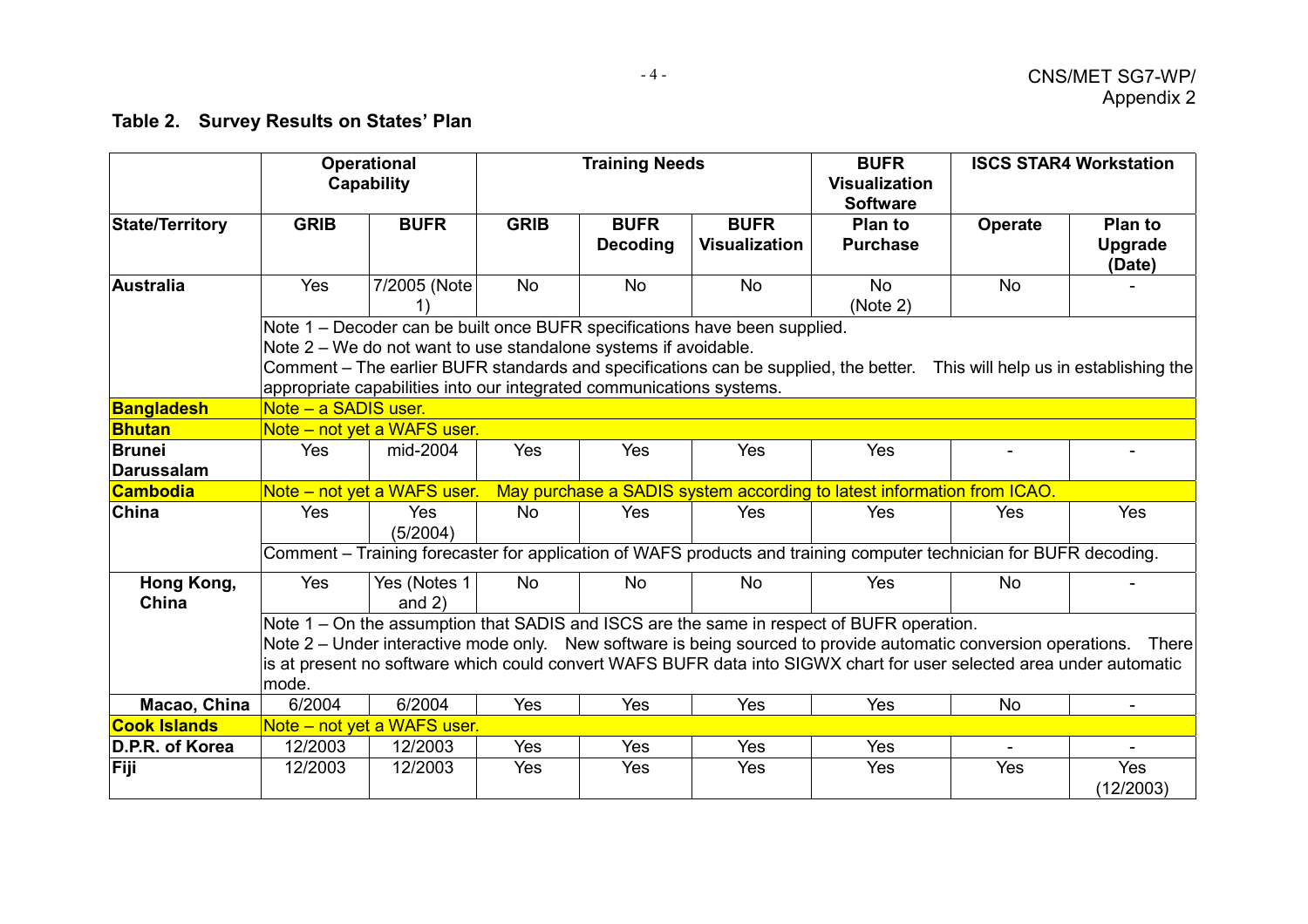|                         |                                                                                                                                                                                                                    |                             |           |                                                                   |                                                                                  | Comment – Fiji Meteorological Service (FMS) has only recently been formally informed of the deadline for change to new |           |               |
|-------------------------|--------------------------------------------------------------------------------------------------------------------------------------------------------------------------------------------------------------------|-----------------------------|-----------|-------------------------------------------------------------------|----------------------------------------------------------------------------------|------------------------------------------------------------------------------------------------------------------------|-----------|---------------|
|                         |                                                                                                                                                                                                                    |                             |           |                                                                   |                                                                                  | ISCS system. FMS will require external financial support to upgrade its system within so short time frame. Otherwise   |           |               |
|                         |                                                                                                                                                                                                                    |                             |           |                                                                   |                                                                                  |                                                                                                                        |           |               |
|                         | more time will be needed to determine exact nature of upgrade to existing system, obtain costs, secure financial aid and<br>implement the change. It is hoped that the overlap period can be extended to mid-2004. |                             |           |                                                                   |                                                                                  |                                                                                                                        |           |               |
| <b>France (French</b>   | 3/2004                                                                                                                                                                                                             | 3/2004                      | <b>No</b> | No                                                                | No                                                                               | Yes                                                                                                                    | <b>No</b> |               |
| Polynesia, New          |                                                                                                                                                                                                                    |                             |           |                                                                   |                                                                                  | Comment – We operate 2 ISCS receiving sites: in Tontouta (New Caledonia) and Wallis. For the first one, reception is   |           |               |
| <b>Caledonia and</b>    |                                                                                                                                                                                                                    |                             |           |                                                                   |                                                                                  | handled by a message switching system (TRANSMET) and visualization with COROBOR MESSIR. For Wallis reception           |           |               |
| <b>Wallis Islands)</b>  | and visualization with MESSIR.                                                                                                                                                                                     |                             |           |                                                                   |                                                                                  |                                                                                                                        |           |               |
| India                   | Yes                                                                                                                                                                                                                |                             |           | <b>No</b>                                                         |                                                                                  |                                                                                                                        |           |               |
|                         |                                                                                                                                                                                                                    | Yes                         | <b>No</b> |                                                                   | <b>No</b>                                                                        | <b>No</b>                                                                                                              |           |               |
| Indonesia               | 2005                                                                                                                                                                                                               | 2005                        | Yes       | Yes                                                               | Yes                                                                              | Yes (Note)                                                                                                             | Yes       | Yes<br>(2005) |
|                         |                                                                                                                                                                                                                    |                             |           | Note – We intend to replace the old systems with the new in 2005. |                                                                                  |                                                                                                                        |           |               |
|                         | Comments-                                                                                                                                                                                                          |                             |           |                                                                   |                                                                                  |                                                                                                                        |           |               |
|                         |                                                                                                                                                                                                                    |                             |           |                                                                   |                                                                                  | (i) Please take a note that SADIS has been switched off by UK, caused by our shortage to pay its cost share, no SADIS  |           |               |
|                         | services since 31 July 2002.                                                                                                                                                                                       |                             |           |                                                                   |                                                                                  |                                                                                                                        |           |               |
|                         | (ii) Alden has no longer support their STAR4 software.                                                                                                                                                             |                             |           |                                                                   |                                                                                  |                                                                                                                        |           |               |
|                         | (iii) We have no ability to access WAFS product, yet.                                                                                                                                                              |                             |           |                                                                   |                                                                                  |                                                                                                                        |           |               |
| Japan                   | 3/2005                                                                                                                                                                                                             | 3/2005                      | <b>No</b> | <b>No</b>                                                         | <b>No</b>                                                                        | <b>No</b>                                                                                                              | No        |               |
| Kiribati                |                                                                                                                                                                                                                    | Note - not yet a WAFS user. |           |                                                                   |                                                                                  |                                                                                                                        |           |               |
| Lao P.D.R.              | No (Note)                                                                                                                                                                                                          | No (Note)                   | Yes       | Yes                                                               | Yes                                                                              | <b>Yes</b>                                                                                                             |           |               |
|                         |                                                                                                                                                                                                                    |                             |           |                                                                   |                                                                                  | Note – while the response was indicated as 'Yes', the current status appears to be 'No' considering the comment below. |           |               |
|                         |                                                                                                                                                                                                                    |                             |           |                                                                   |                                                                                  | Comment – Department of Meteorology and Hydrology (DMH) Lao P.D.R. has encountered problems in both                    |           |               |
|                         |                                                                                                                                                                                                                    |                             |           |                                                                   |                                                                                  | communication means to receive SADIS products and lack of capability/staff to decode and visualize GRIB and BUFR data. |           |               |
| <b>Malaysia</b>         | <b>Yes</b>                                                                                                                                                                                                         | 12/2003                     | <b>No</b> | <b>No</b>                                                         | <b>No</b>                                                                        | Yes                                                                                                                    | <b>No</b> | No.           |
|                         |                                                                                                                                                                                                                    |                             |           |                                                                   |                                                                                  | Comment - We are in the process of acquiring an ISCS Receiving System with MESSIR-AERO software. The ISCS              |           |               |
|                         |                                                                                                                                                                                                                    |                             |           |                                                                   |                                                                                  | Receiving System is expected to be operational by the end of 2003. The MESSIR-AERO has the capability to convert       |           |               |
|                         | <b>BUFR data into SIGWX charts.</b>                                                                                                                                                                                |                             |           |                                                                   |                                                                                  |                                                                                                                        |           |               |
| <b>Maldives</b>         | 2/2004                                                                                                                                                                                                             | 2/2004                      | Yes       | Yes                                                               | Yes                                                                              | Yes                                                                                                                    |           |               |
|                         |                                                                                                                                                                                                                    |                             |           |                                                                   | Comment – Time must be permitted till all the user states are ready and capable. |                                                                                                                        |           |               |
| <b>Marshall Islands</b> | Note – not yet a WAFS user.                                                                                                                                                                                        |                             |           |                                                                   |                                                                                  |                                                                                                                        |           |               |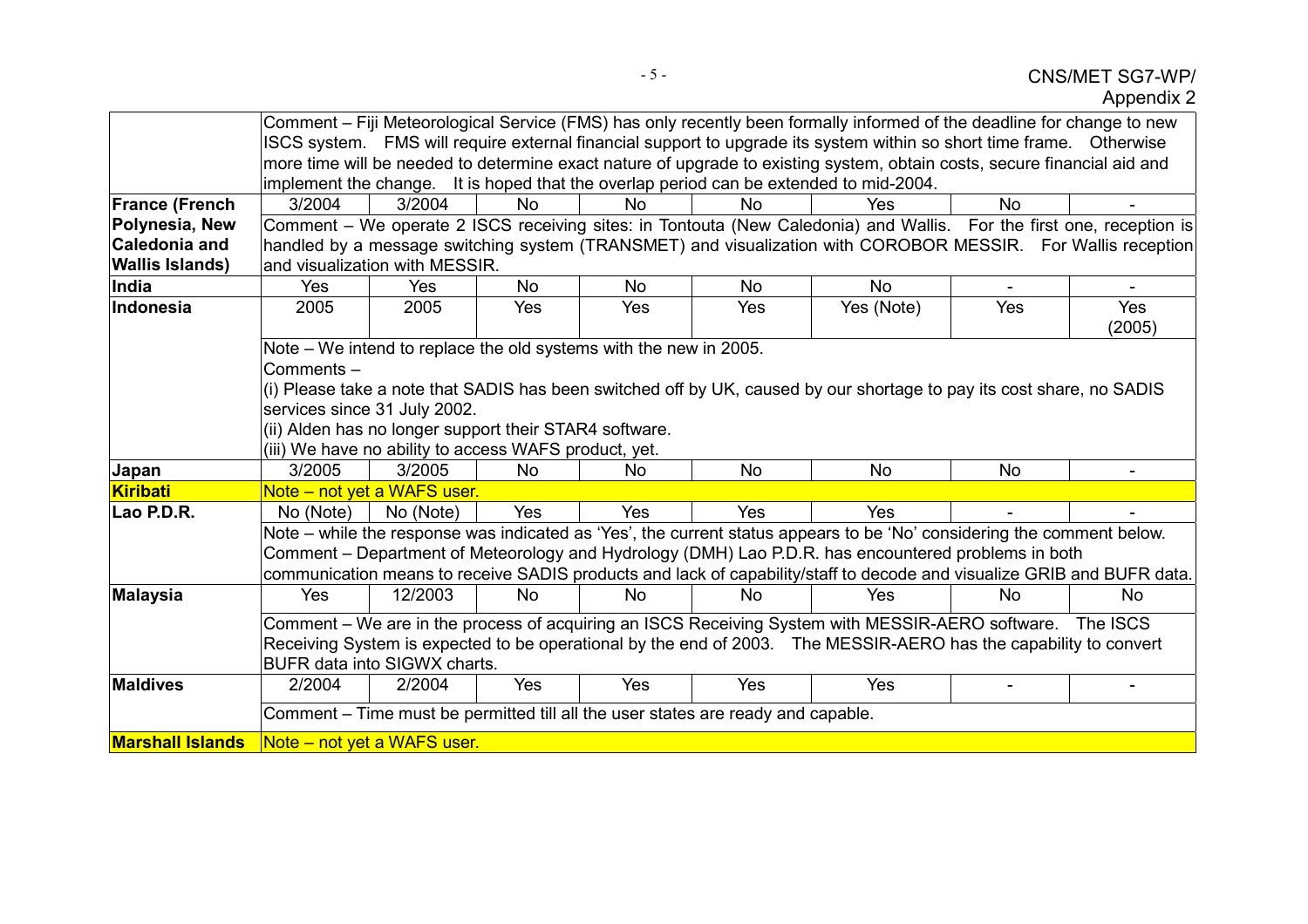| Micronesia,<br><b>Federated States</b><br><b>of</b> |                                                                                                                                                                                                                                                                                                                                                                                                                                                                                                                                                                                                                                                                                                                                                                                                                                        | Note – not yet a WAFS user.        |                |                                                                     |                          |                                                                                                               |                |                          |  |
|-----------------------------------------------------|----------------------------------------------------------------------------------------------------------------------------------------------------------------------------------------------------------------------------------------------------------------------------------------------------------------------------------------------------------------------------------------------------------------------------------------------------------------------------------------------------------------------------------------------------------------------------------------------------------------------------------------------------------------------------------------------------------------------------------------------------------------------------------------------------------------------------------------|------------------------------------|----------------|---------------------------------------------------------------------|--------------------------|---------------------------------------------------------------------------------------------------------------|----------------|--------------------------|--|
| Mongolia                                            | 5/2003                                                                                                                                                                                                                                                                                                                                                                                                                                                                                                                                                                                                                                                                                                                                                                                                                                 | 5/2003                             | Yes            | Yes                                                                 | Yes                      | Yes                                                                                                           | $\blacksquare$ | $\overline{\phantom{a}}$ |  |
| <b>Myanmar</b>                                      |                                                                                                                                                                                                                                                                                                                                                                                                                                                                                                                                                                                                                                                                                                                                                                                                                                        | Note - not yet a WAFS user.        |                |                                                                     |                          |                                                                                                               |                |                          |  |
| <b>Nauru</b>                                        |                                                                                                                                                                                                                                                                                                                                                                                                                                                                                                                                                                                                                                                                                                                                                                                                                                        | Note – not yet a WAFS user.        |                |                                                                     |                          |                                                                                                               |                |                          |  |
| Nepal                                               | Yes                                                                                                                                                                                                                                                                                                                                                                                                                                                                                                                                                                                                                                                                                                                                                                                                                                    | No (Note)                          | $\blacksquare$ | $\blacksquare$                                                      | $\blacksquare$           | No (Note)                                                                                                     | $\blacksquare$ | $\blacksquare$           |  |
|                                                     | Note - Yet to be planned.                                                                                                                                                                                                                                                                                                                                                                                                                                                                                                                                                                                                                                                                                                                                                                                                              | take longer time than anticipated. |                |                                                                     |                          | Comment – The anticipated date to convert BUFR data into SIGWX may not be quite practical for all the States. |                | It might                 |  |
| <b>New Zealand</b>                                  | Yes                                                                                                                                                                                                                                                                                                                                                                                                                                                                                                                                                                                                                                                                                                                                                                                                                                    | Yes                                | <b>No</b>      | <b>No</b>                                                           | <b>No</b>                | <b>No</b>                                                                                                     | <b>No</b>      | $\blacksquare$           |  |
| <b>Niue</b>                                         |                                                                                                                                                                                                                                                                                                                                                                                                                                                                                                                                                                                                                                                                                                                                                                                                                                        | Note - not yet a WAFS user.        |                |                                                                     |                          |                                                                                                               |                |                          |  |
| Pakistan                                            | Yes                                                                                                                                                                                                                                                                                                                                                                                                                                                                                                                                                                                                                                                                                                                                                                                                                                    | 1/2004<br>(tentative)              | <b>No</b>      | Yes                                                                 | Yes                      | Yes                                                                                                           |                |                          |  |
| Palau                                               |                                                                                                                                                                                                                                                                                                                                                                                                                                                                                                                                                                                                                                                                                                                                                                                                                                        | Note - not yet a WAFS user.        |                |                                                                     |                          |                                                                                                               |                |                          |  |
| <b>Papua New</b><br><b>Guinea</b>                   | Note - an ISCS user.                                                                                                                                                                                                                                                                                                                                                                                                                                                                                                                                                                                                                                                                                                                                                                                                                   |                                    |                |                                                                     |                          |                                                                                                               |                |                          |  |
| Philippines                                         | 12/2003<br>(Notes)                                                                                                                                                                                                                                                                                                                                                                                                                                                                                                                                                                                                                                                                                                                                                                                                                     | 12/2003<br>(Notes)                 | $\blacksquare$ | $\overline{\phantom{a}}$                                            | $\overline{\phantom{a}}$ |                                                                                                               | Yes (Notes)    | 12/2003<br>(Notes)       |  |
| <b>Republic of Korea</b>                            | $Notes -$<br>The Philippine WAFS Products Receiving System was a grant from NOAA, NSA under the VCP Program, making the<br>(i)<br>Philippines an ISCS user.<br>(ii) The Workstation used is STAR4.<br>(iii) The Workstation is to be replaced with one capable of communicating the IP protocol by December 15, 2003.<br>(iv) The Philippines through the Philippine Atmospheric, Geophysical and Astronomical Services Administration<br>(PAGASA), will send to WMO within March application for assistance through VCP for the acquisition of the replacement<br>workstation.<br>(v) The National Weather Service of NOAA, USA through the Permanent Representative of the USA with WMO is<br>coordinating for the replacement of workstation by ISCS users.<br>Yes<br><b>No</b><br>No<br>Yes<br><b>No</b><br><b>No</b><br><b>No</b> |                                    |                |                                                                     |                          |                                                                                                               |                |                          |  |
|                                                     |                                                                                                                                                                                                                                                                                                                                                                                                                                                                                                                                                                                                                                                                                                                                                                                                                                        |                                    |                | Comment – We would like to know ftp-address for the SADIS products. |                          |                                                                                                               |                |                          |  |
| Samoa                                               | No (Note 1)                                                                                                                                                                                                                                                                                                                                                                                                                                                                                                                                                                                                                                                                                                                                                                                                                            | No (Note 1)                        | No             | No                                                                  | <b>No</b>                | No (Note 2)                                                                                                   | No             |                          |  |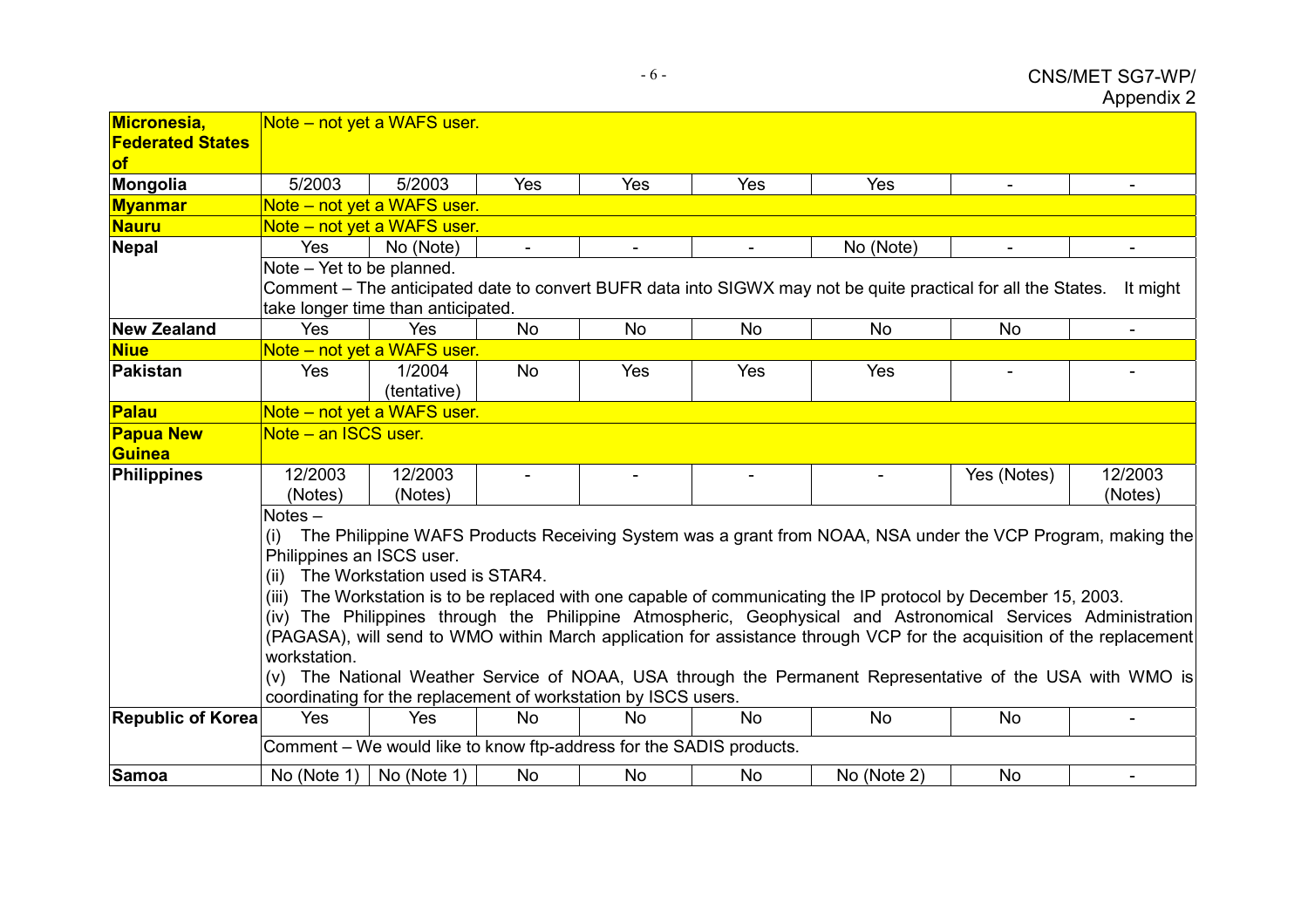# CNS/MET SG7-WP/ Appendix 2

|                        | Note 1 – New Zealand weather office is responsible for the airspace over us. |                                     |            |                                                         |                                                                                |                                                                                                                          |    |  |
|------------------------|------------------------------------------------------------------------------|-------------------------------------|------------|---------------------------------------------------------|--------------------------------------------------------------------------------|--------------------------------------------------------------------------------------------------------------------------|----|--|
|                        |                                                                              |                                     |            |                                                         | Note 2 – at the airport we have no plans of purchasing BUFR (software).        |                                                                                                                          |    |  |
| Singapore              | Yes                                                                          | Yes                                 | Yes        | Yes                                                     | No                                                                             | No (Note)                                                                                                                | No |  |
|                        |                                                                              | Note - Already has a system.        |            |                                                         |                                                                                |                                                                                                                          |    |  |
|                        |                                                                              |                                     |            |                                                         |                                                                                | Comment – While we have the capability to convert BUFR/GRIB to SIGWX & WIND/TEMP charts, we would like our staff to      |    |  |
|                        |                                                                              |                                     |            | be trained to operate WAFS BUFR/GRIB decoding software. |                                                                                |                                                                                                                          |    |  |
| <b>Solomon Islands</b> |                                                                              | Note – not yet a WAFS user.         |            |                                                         |                                                                                |                                                                                                                          |    |  |
| <b>Sri Lanka</b>       | 1/2004                                                                       | 1/2004                              | <b>Yes</b> | Yes.                                                    | Yes                                                                            | Yes                                                                                                                      |    |  |
|                        |                                                                              |                                     |            |                                                         |                                                                                | Comment – Training component is essential in Sri Lanka scenario where we have a limited number of personnel. Also        |    |  |
|                        |                                                                              |                                     |            |                                                         |                                                                                | appreciate software at a concessionary rate. These are important, as no charge is levied on aviation products issued by  |    |  |
|                        | the Met Dept.                                                                |                                     |            |                                                         |                                                                                |                                                                                                                          |    |  |
| <b>Thailand</b>        | <b>Yes</b>                                                                   | Yes                                 | Yes        | Yes                                                     | Yes                                                                            | No (Note)                                                                                                                | No |  |
|                        | Note - Currently capable.                                                    |                                     |            |                                                         |                                                                                |                                                                                                                          |    |  |
| <b>Tonga</b>           |                                                                              | <u> Note – not yet a WAFS user.</u> |            |                                                         |                                                                                |                                                                                                                          |    |  |
| <b>Tuvalu</b>          |                                                                              | Note – not yet a WAFS user.         |            |                                                         |                                                                                |                                                                                                                          |    |  |
| <b>United States</b>   |                                                                              | Note - ISCS Provider State.         |            |                                                         |                                                                                |                                                                                                                          |    |  |
| Vanuatu                | No.                                                                          | No.                                 |            |                                                         |                                                                                |                                                                                                                          |    |  |
|                        |                                                                              |                                     |            |                                                         |                                                                                | Comment – I regret to inform you that the implementation of WAFS system under the Vanuatu National Meteorological        |    |  |
|                        |                                                                              |                                     |            |                                                         |                                                                                | Services is not completed, hence no reception and non availability of WAFS products and information. Equipment           |    |  |
|                        |                                                                              |                                     |            |                                                         |                                                                                | unsatisfactorily installed, inadequate equipment, hardware, software, documentation, consumables, insufficient training, |    |  |
|                        |                                                                              |                                     |            |                                                         |                                                                                | lack of spare parts etc. The station has been installed but not operating due to reasons not made known to Vanuatu. We   |    |  |
|                        |                                                                              |                                     |            |                                                         |                                                                                | have voiced our concern to WMO to look into the matter and if possible to assist and to determine the requirements of    |    |  |
|                        |                                                                              |                                     |            |                                                         | equipment and training in order to complete the implementation of the project. |                                                                                                                          |    |  |
| <b>Viet Nam</b>        | Yes                                                                          | 7/2004                              | No.        | Yes                                                     | Yes                                                                            | <b>Yes</b>                                                                                                               |    |  |